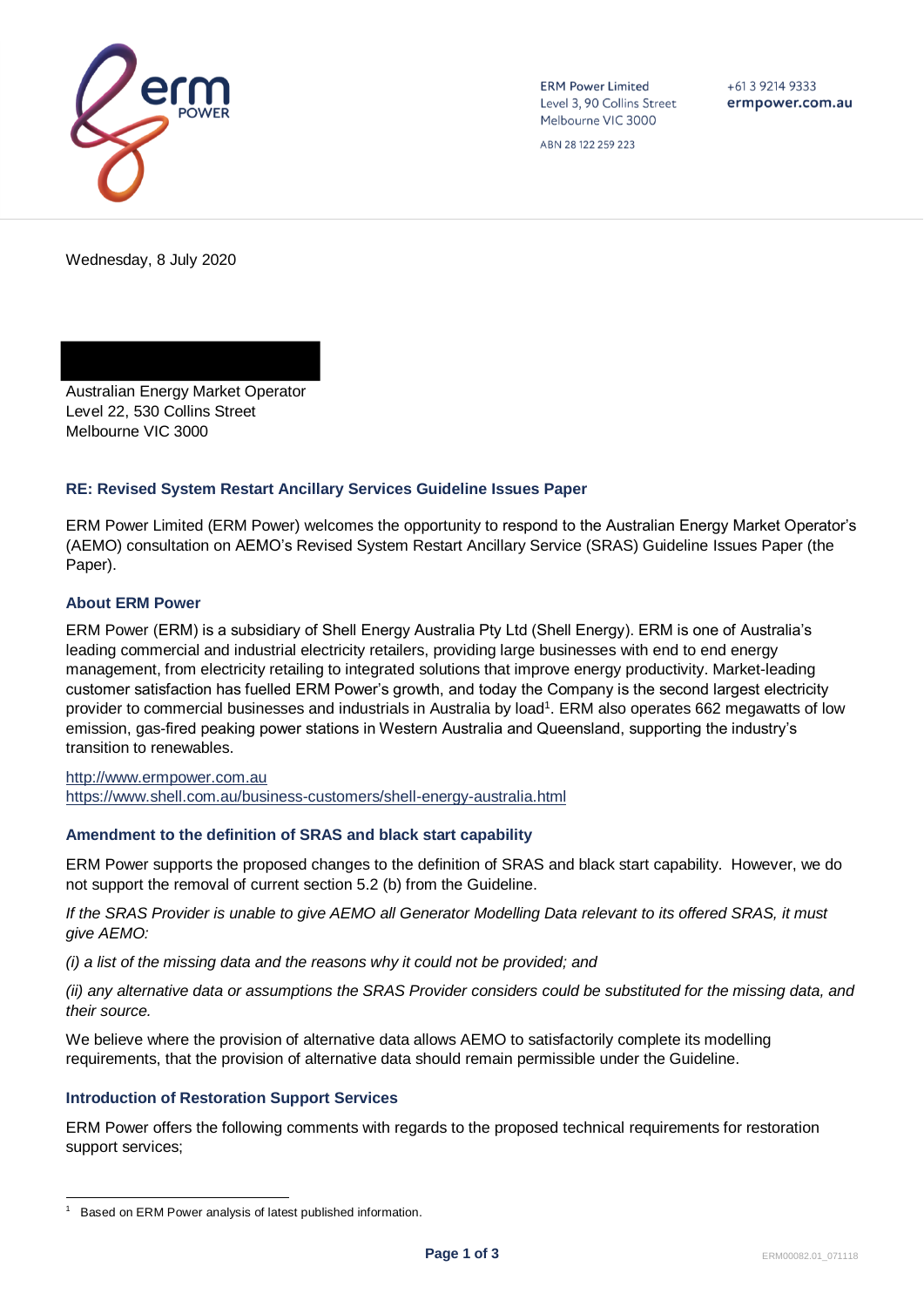

3.4.1 (b) - during energisation of network elements (including transformers, lines) of an agreed size; and

3.4.1 (c) - during restoration of load blocks of an agreed size

For clarity, a restoration support service should only be required to support the restoration of transformers or lines or restore load blocks to a size as agreed between AEMO and the service provider.

### **Amendment to the SRAS Procurement Objective**

ERM Power is supportive of the proposed amendments to the SRAS procurement objective. With regards to potential contracting frameworks, we believe there may be value in introducing a "temporary procurement contract" which would allow AEMO to quickly put in place a time limited contract in the event of the temporary but extended unavailability of a currently contracted SRAS or part of the system restart path that could impact the SRAS from providing the restart service if required. AEMO would be allowed to contract this capability from a known but currently uncontracted SRAS provider.

### **New framework for the physical testing of system restart paths**

ERM Power believes this new section of the Guideline is deficient in the area of process for selection of registered participants required to participate in a system restart test. The Guideline should provide details of how registered participants required to participate in a system restart paths test will be selected and the methodology which will be used by AEMO to advise the registered participant that they have been selected as a required *test participant*. We believe it would be helpful for AEMO to advise non-contracted market participants who may be required to participate in the system restart path test as soon as possible after the awarding of SRAS contracts.

With regards to the actual testing of the system restart paths test, we note comments from transmission network service providers (TNSP) at the Guideline Forum on 24 June which indicated that there are particular difficulties involved in testing restoration paths that cover large parts of the network and that the technicalities and costs are not insignificant and could severely constrain the market and interconnector. As market participants receive no compensation for market impacts either during or as a result of any system restart path test, we believe section 4.5 should include details of how AEMO will plan and co-ordinate both the timing and extent of any system restart path test. This should set out the framework to be followed by AEMO for discussion and consultation with TNSP's and market participants.

### **SRAS testing and test procedures**

ERM Power is generally supportive of the testing requirements as set out in section 4 of the Guideline. We do however suggest an amendment to section 4.5.1 (a) (ii) with regards to scheduling of an out of schedule system restart path test as follows;

"significant changes to generation or network conditions in the Minimum Restart Path within an electrical sub-network have occurred since the date of any previous test which AEMO has assessed may compromise the integrity of the regional restart plan, including:"

Whilst changes may occur in generation or network conditions, these changes may have no detrimental impact on the integrity of the regional restart plan. Only where AEMO has assessed that a detrimental impact may have occurred due to a change should a new out of schedule system restart path test be scheduled.

We recommend that the Guideline also set out that AEMO will provide details of the assessment process as part of meeting the clause 3.11.10 reporting requirements.